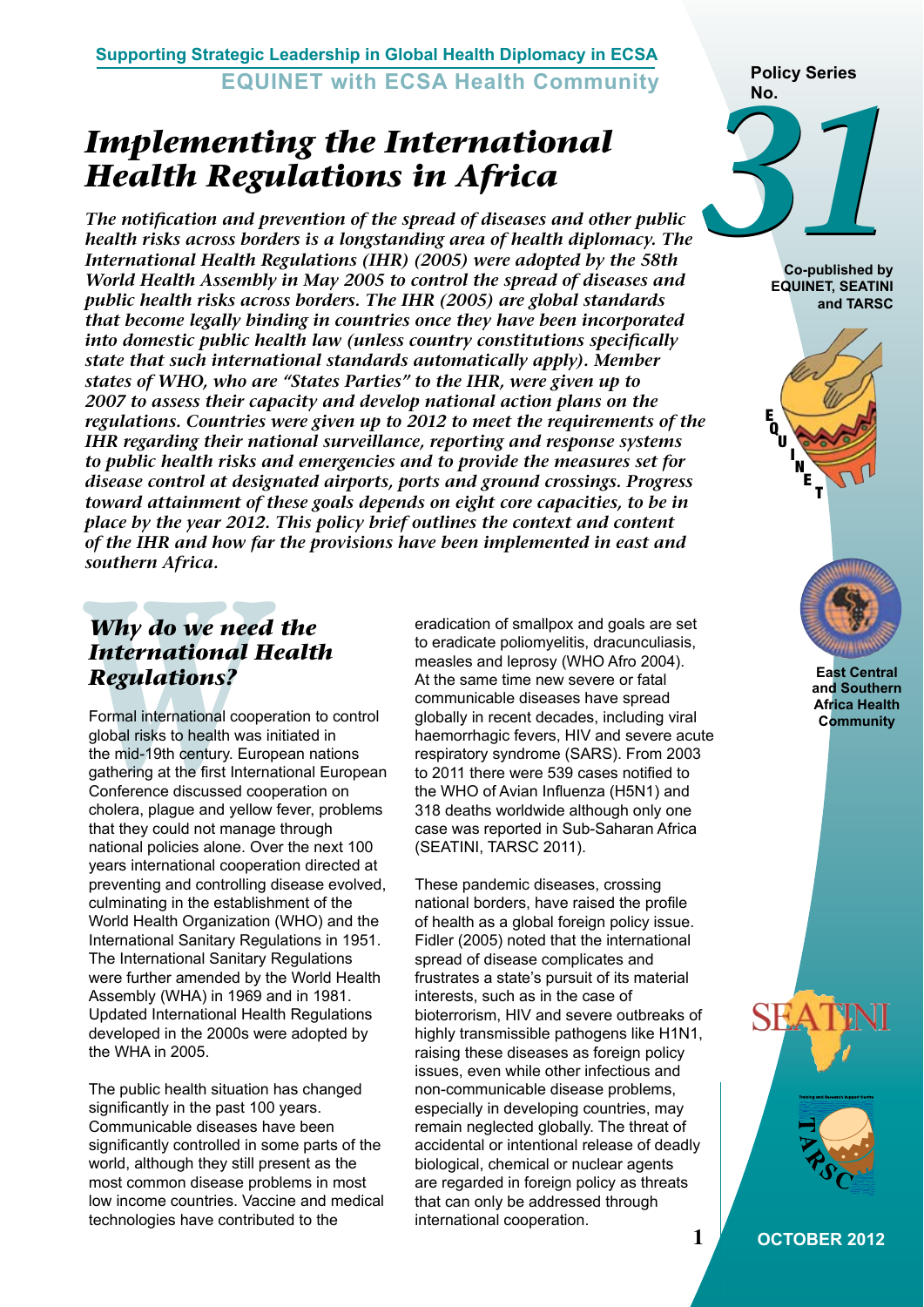

For example, in 1978, the WHO<br>established a global commission<br>that small pox was no longer trat<br>in nature. According to reports "t<br>last reported human smallpox ca<br>occurred in 1978 at the University<br>Birmingham in the United established a global commission to certify that small pox was no longer transmitted in nature. According to reports *"the last reported human smallpox cases occurred in 1978 at the University of Birmingham in the United Kingdom. A medical photographer who worked above a laboratory where smallpox virus was being studied contracted the disease from a laboratory leak. Before dying, the photographer infected her mother"*  (Machemedze 2011).Resolution 33.3 of the 1980 World Health Assembly (WHA) declared the total eradication of the disease. The remaining live stocks of the variola virus (the virus that causes smallpox) are still held in the two official repositories at the US government's Centres for Disease Control (CDC) in Atlanta and at the Russian State Centre for Research on Virology and Biotechnology (VECTOR). However as noted from the case cited above, any accidental release or leak from these two sites of the smallpox virus, a virus that killed two million people annually in the 1960s, has the potential to spread across borders, with significant risk to public health.

> This diplomacy response to the threat of transborder movement of communicable diseases continues a century of responding to health in foreign policy when it poses a threat to national interests. It has been labelled by Fidler (2005) as a 'remediation' response to a health threat to states' material and security interests. It is different to international interactions in the global polity that seek to make health central to shaping security, prosperity, development, and dignity globally, as articulated in the preamble of the WHO Constitution, and as reflected for example in global commitments on the right to heath or the inclusion of protection of public health as an overriding principle in trade agreements.

## *The 2005 International Heath Regulations*

The revision of IHR in the 2000s responded to inherent limitations of the International Sanitary Regulations in terms of:

- **The 2005 I**<br>**Heath Regi**<br>The revision of IH<br>responded to inhe<br>International Sani<br>terms of<br>The narrow so<br>diseases inclu<br>yellow fever)<br>new pandemic The narrow scope of the notifiable diseases included (cholera, plague, yellow fever) given the emergence of new pandemic threats noted above;
- Their dependence on voluntary official notification by countries; and
- The lack of a formal internationally coordinated mechanism to prevent the spread of disease across borders. (WHO 2008)

The IHR (2005) entered into force on 15 June 2007, with the aims stated as "to prevent, protect against, control and provide a public health response to the international spread of disease in ways that are commensurate with and restricted to public health risks, and which avoid unnecessary interference with international traffic and trade" (WHO 2008a). The IHR (2005) are not limited to specific diseases but are applied to current and emergent public health risks. They are intended to have long-lasting relevance in the international response to acute public health risks that have the potential to cross borders, both in terms of emerging infections like Severe Acute Respiratory Syndrome (SARS), or public health emergencies such as chemical spills, leaks and dumping.

The IHR (2005) introduced a number new operational concepts. They set specific procedures for notification, consultation, and reporting of public health events. They require the establishment of permanent communication channels, 24 hours a day, 7 days a week, between countries and WHO and provide for WHO to take into account reports from sources other than official notifications or consultations. They provide for verification requests by WHO to national health authorities with regard to reports of public health events occurring within countries. They establish an Emergency Committee which provides its views to the WHO Director General on events that may constitute a public health emergency of international concern and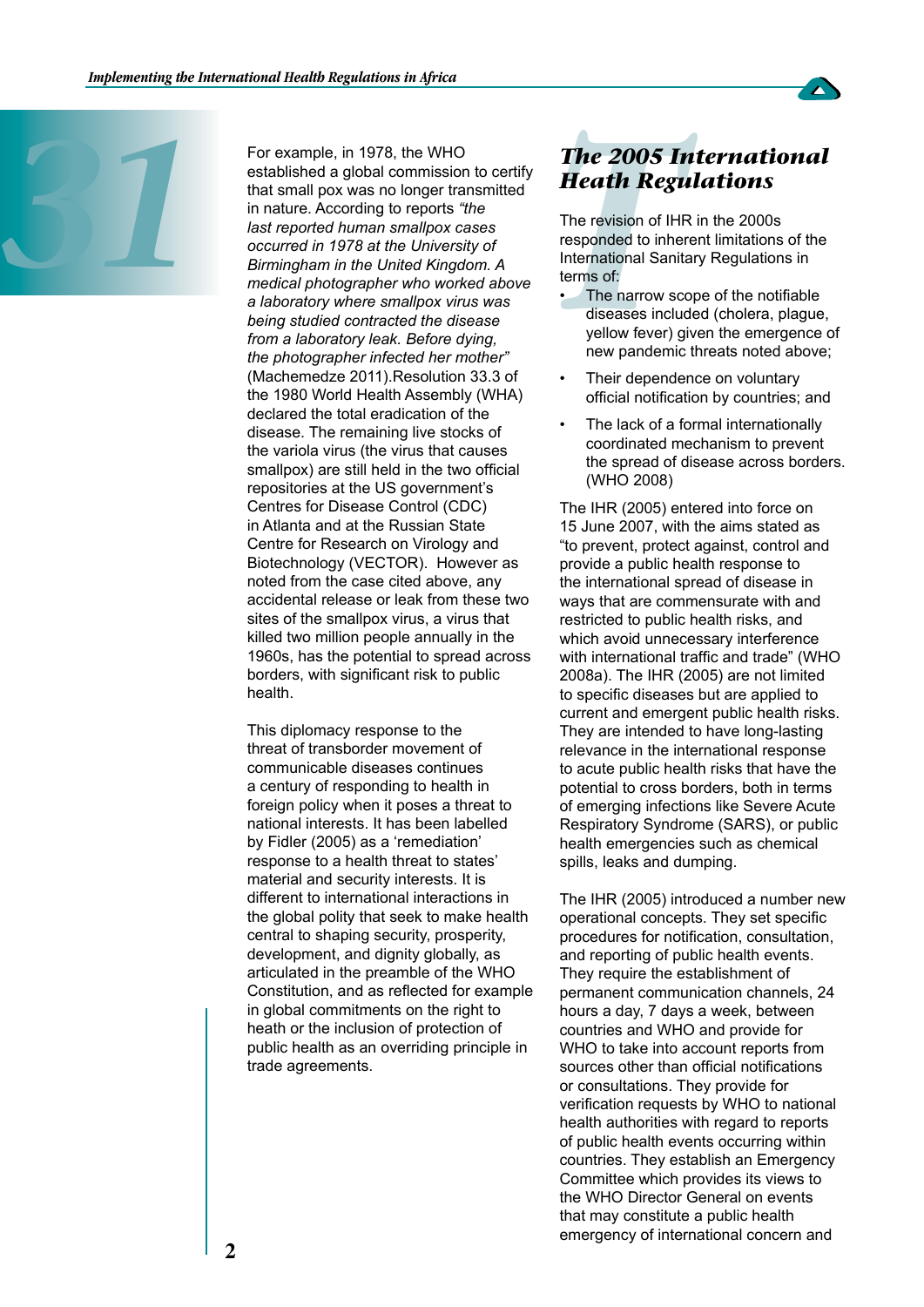provides for cooperation between WHO and other ''competent'' intergovernmental organizations or international bodies

Article 5 of the IHR (2005) obliges states parties to *"develop, strengthen and maintain, as soon as possible but no later than five years from the entry into force of these Regulations for that State Party, the capacity to detect, assess, notify and report events in accordance with these Regulations…"*

Article 13 further obliges states parties to *"develop, strengthen and maintain the capacity to respond promptly and effectively to public health risks and emergencies of international concern as soon as possible but no later than five years from the entry into force of the regulations."*

Progress toward the attainment of the stated goals is based on eight core capacities, shown in the box below, to be in place by the 2012.

#### *Eight core capacities in the IHR (2005): By 2012 states should be able to*

- 1. Rapidly determine the control measures required to prevent spread of risks;
- 2. Provide specialized staff, laboratory analysis of samples (domestically or through collaborating centres) and logistic assistance (e.g. equipment, supplies and transport);
- 3. Provide on-site assistance as required to supplement local investigations;
- 4. Provide a direct operational link with senior health and other officials to rapidly approve and implement containment and control measures;
- 5. Provide direct liaison with other relevant government ministries;
- 6. Provide, by the most efficient communication available, links with hospitals, clinics, airports, ports, ground crossings, laboratories and other operational areas for dissemination of information and recommendations from WHO on events in the country and in other countries;
- 7. Establish, operate and maintain a national public health emergency response plan, including the creation of multidisciplinary/multisectoral teams to respond to events that may constitute a public health emergency of international concern; and
- 8. to provide the foregoing on a 24-hour basis.

## *Implementing the IHR (2005) in Africa*

*Implem*<br>
(2005)<br>
In 2011, WH<br>
from countri<br>
developmen<br>
covering pul<br>
of entry and<br>
safety, chem<br>
hazards. Ac In 2011, WHO obtained information from countries to assess progress in the development of the eight core capacities, covering public health protection at points of entry and in relation to zoonotic, food safety, chemical, radiological and nuclear hazards. According to the WHO, "the data for 2011 showed States Parties making fair progress for a number of core capacities. Most progress had been made in capacities for control of zoonotic events, for surveillance, laboratory services and for the response to public health emergencies of national and international concern.

However, most regions reported relatively low human resource capacities for the IHR and low capacities at points of entry and for managing chemical events (See table overleaf).

African countries, whilst making progress in ensuring these eight capacities, have made less progress than global averages. Only 28 of the 46 countries classified within the African region had responded to the WHO survey by November 2011. While there was a similar pattern of progress in capacities for control of zoonotic events, surveillance, laboratory services and the response to public health events, African countries had significantly lower human resource capacities, and more limited capacities for legislation, policy and financing and for managing chemical and radiation events (See table overleaf). African countries face a number of constraints in implementing the IHR, including weak health systems, inadequate infrastructure and resources, and weak communication infrastructure in remote areas.